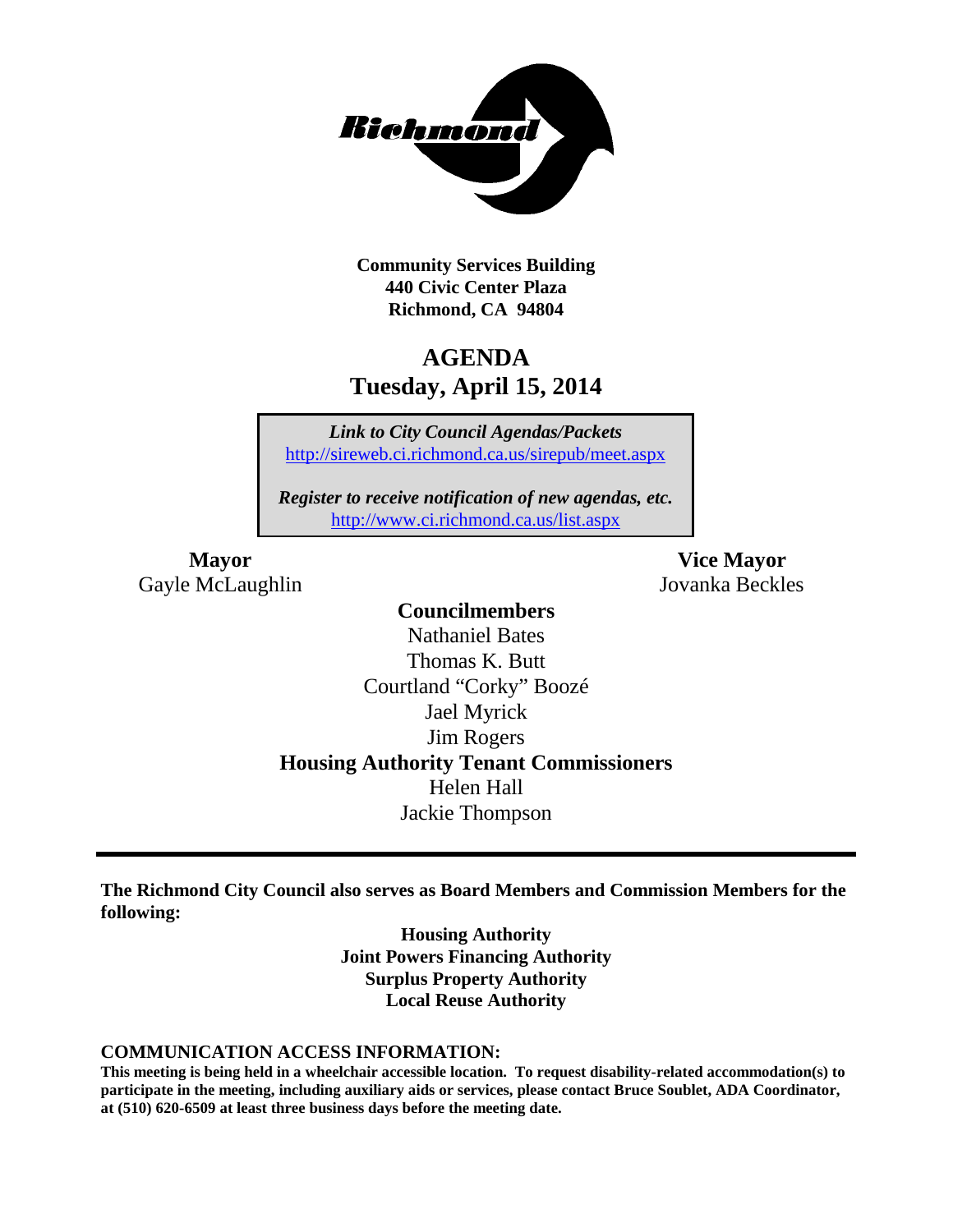# **MEETING PROCEDURES**

The City of Richmond encourages community participation at its City Council meetings and has established procedures that are intended to accommodate public input in a timely and time-sensitive way. As a courtesy to all members of the public who wish to participate in City Council meetings, please observe the following procedures:

**PUBLIC COMMENT ON AGENDA ITEMS:** Anyone who desires to address the City Council on items appearing on the agenda must complete and file a pink speaker's card with the City Clerk **prior** to the City Council's consideration of the item. Once the City Clerk has announced the item and discussion has commenced, no person shall be permitted to speak on the item other than those persons who have submitted their names to the City Clerk. Your name will be called when the item is announced for discussion. **Each speaker will be allowed TWO (2) MINUTES to address the City Council on NON-PUBLIC HEARING items listed on the agenda.**

**OPEN FORUM FOR PUBLIC COMMENT:** Individuals who would like to address the City Council on matters not listed on the agenda or on **Presentations, Proclamations and Commendations, Report from the City Attorney, or Reports of Officers** may do so under Open Forum. All speakers must complete and file a pink speaker's card with the City Clerk **prior** to the commencement of Open Forum. **The amount of time allotted to individual speakers shall be determined based on the number of persons requesting to speak during this item. The time allocation for each speaker will be as follows: 15 or fewer speakers, a maximum of 2 minutes; 16 to 24 speakers, a maximum of 1 and one-half minutes; and 25 or more speakers, a maximum of 1 minute.**

#### **SPEAKERS ARE REQUESTED TO OCCUPY THE RESERVED SEATS IN THE FRONT ROW BEHIND THE SPEAKER'S PODIUM AS THEIR NAME IS ANNOUNCED BY THE CITY CLERK.**

**CONSENT CALENDAR:** Consent Calendar items are considered routine and will be enacted, approved or adopted by one motion unless a request for removal for discussion or explanation is received from the audience or the City Council. A member of the audience requesting to remove an item from the Consent Calendar must complete and file a speaker's card with the City Clerk **prior to the City Council's consideration of Agenda Review.** An item removed from the Consent Calendar may be placed anywhere on the agenda following the City Council's agenda review.

Any law enforcement officer on duty or whose service is commanded by the presiding officer shall be Sergeant-at-Arms of the Council meetings. He/she, or they, shall carry out all orders and instructions given by the presiding officer for the purpose of maintaining order and decorum at the Council meetings (City Council Rules of Procedure and Order Section III F, RMC Section 2.12.030).

**\*\*\*\*\*\*\*\*\*\*\*\*\*\*\*\*\*\*\*\*\*\*\*\*\*\*\*\*\*\*\*\*\*\*\*\*\*\*\*\*\*\*\*\*\*\*\*\*\*\*\*\*\*\*\*\*\*\***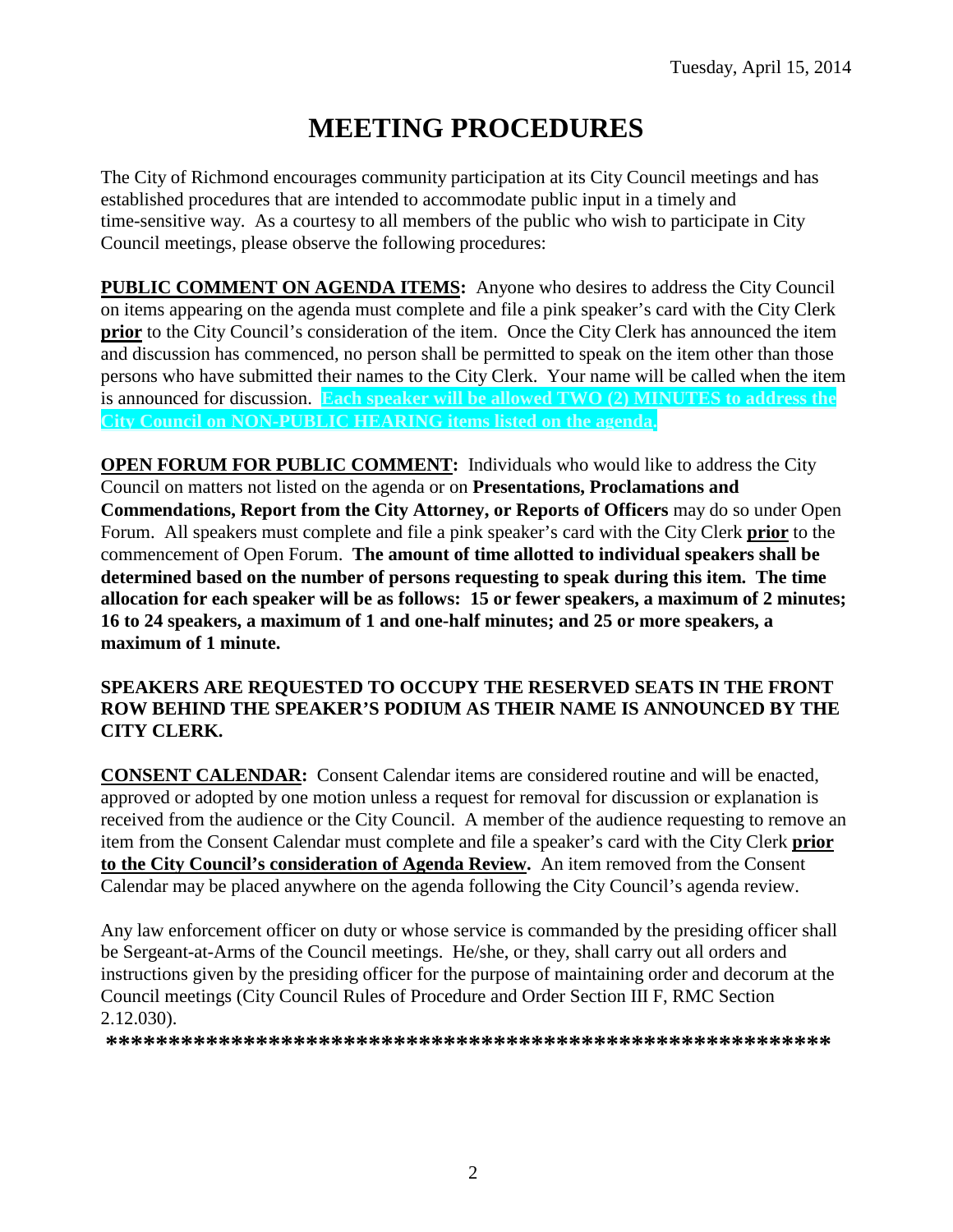# **REGULAR MEETING OF THE RICHMOND CITY COUNCIL**

6:30 p.m.

## **A. PLEDGE TO THE FLAG**

**B. ROLL CALL**

#### **C. STATEMENT OF CONFLICT OF INTEREST**

#### **D. AGENDA REVIEW**

#### **E. PRESENTATIONS, PROCLAMATIONS, AND COMMENDATIONS**

**E-1.** PROCLAMATION recognizing Day of Action on Military Spending and proclaiming April 15, 2014, as a "Day of Action on Military Spending" - Mayor McLaughlin (620-6503).

#### **F. OPEN FORUM FOR PUBLIC COMMENT**

#### **G. CITY COUNCIL CONSENT CALENDAR - NOT EARLIER THAN 6:45 P.M.**

- **G-1.** APPROVE a contract amendment with Security Signal Devices, Inc. for intrusion and fire alarm system services for City buildings, increasing the original contract amount by \$400,000 for a total of \$550,000, with a term extending through June 30, 2017 (This item was reviewed and recommended for approval by the Finance Committee at its April 4, 2014, meeting) - Public Works Department (Yader Bermudez 231-3008).
- **G-2.** APPROVE a three-year contract with Auto Door Systems, Inc. in an amount not to exceed \$100,000 for the initial three-year term, with the option to extend this contract for an additional two years (This item was reviewed and recommended for approval by the Finance Committee as its April 4, 2014, meeting) - Public Works Department (Yarder A. Bermudez 231-3008).
- **G-3.** APPROVE the purchase of a pre-fabricated restroom building from CXT Inc. Precast Products to be placed at Marina Bay Park in an amount not to exceed \$166,778.54 and APPROVE a contract with Maloney Construction Inc. for the demolition and site preparation for the new restroom building at Marina Bay Park in an amount not to exceed \$205,359, which includes a 10% city-controlled cost contingency. The contract term will be from April 16, 2014, to December 31, 2014 - Public Works Department (Yader A. Bermudez 231-3008).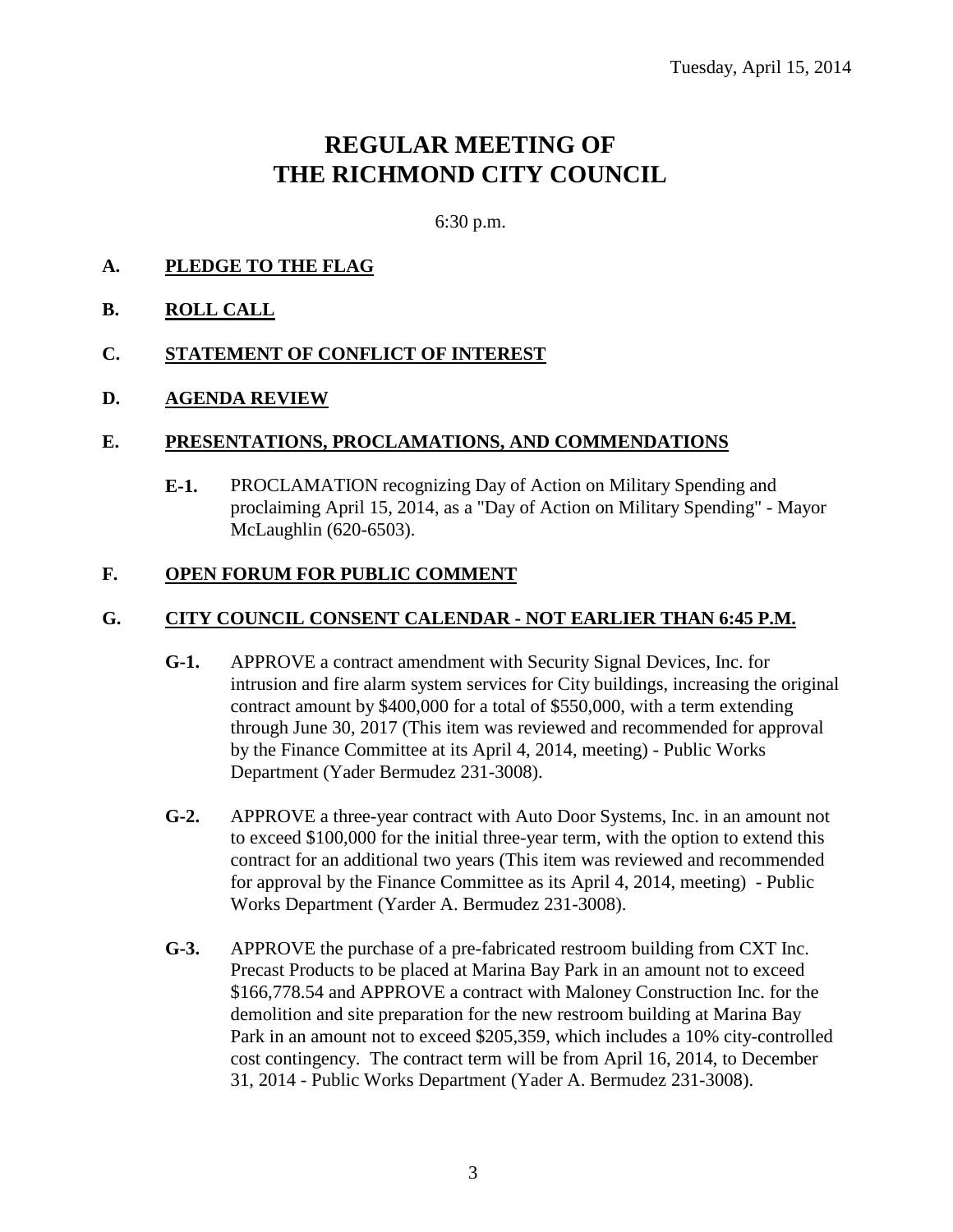- **G-4.** APPROVE an amendment to the grant-funded contract with Turner Group Construction (Richmond) for construction and construction-related services relating to the renovation of Elm Play Lot and community building in an amount not to exceed \$55,000. The term of the contract is from May 21, 2013, to December 31, 2014 - Public Works Department (Yader A. Bermudez 231-3008).
- **G-5.** APPROVE the purchase of four Flash Cam-880SX security camera units from Q- Star Technologies for installation at the Corporation Yard in an amount not to exceed \$30,000, to improve security and to assist with the apprehension and prosecution of those illegally accessing the facility - Public Works Department (Yader A. Bermudez 231-3008).
- **G-6.** APPROVE a one-year software maintenance agreement with Netmotion Wireless, Inc. that allows all police and fire personnel to access secured law enforcement databases from their vehicles, in an amount not to exceed \$20,000, with two one-year renewal options - Police Department (Chief Chris Magnus 621-1802).
- **G-7.** APPROVE the purchase of a Digital Fire Extinguisher System from BullEx, Inc. for the purpose of training residential and business community members on the proper indoor use and storage of fire extinguishers in the amount of \$14,088 - Fire Department (Chief Michael Banks 307-8041).
- **G-8.** APPROVE a Framework Agreement and Memorandum of Understanding (MOU) with the University of California, Berkeley for infrastructure development and municipal services associated with the proposed Richmond Bay Campus project - City Manager's Office (Bill Lindsay 620-6512).
- **G-9.** APPROVE a grant-funded contract with The California Maritime Academy for the provision of specialized marine response training services for the Richmond Fire Department in an amount not to exceed \$26,775 - Fire Department (Chief Michael Banks 307-8041).
- **G-10.** APPROVE a two-year contract with D.M.G. Janitorial Services for restroom cleaning services at Jay and Barbara Vincent Park, Shimada Park, Lucretia Edwards Park, Nevin Park, Nicholl Park, Martin Luther King Jr. Park (MLK), Booker T. Anderson Park (BTA) and the North Richmond Ballfield, in an amount not to exceed \$84,420 (\$42,210 per year), and for a term from July 1, 2014, to June 30, 2016 - Public Works Department (Yader A. Bermudez 231- 3008).
- **G-11.** ADOPT an ordinance (second reading) to establish the wages, salaries, and compensation for the classifications represented by the Richmond Fire Management Association (RFMA) in the City's classified service - Human Resources Management Department (Lisa Stephenson 620-6609).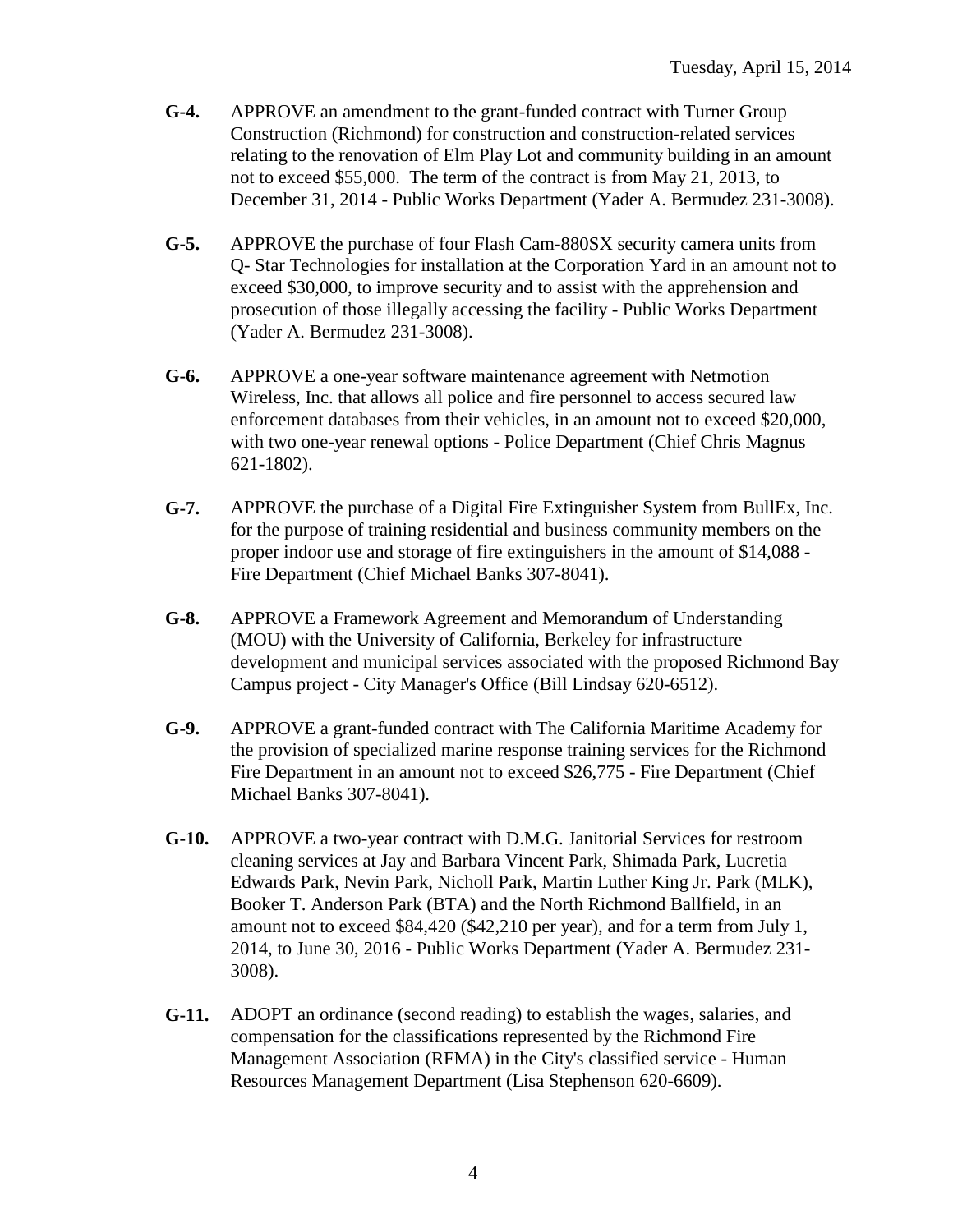- **G-12.** ADOPT a resolution approving a Memorandum of Understanding (MOU) between Richmond Police Management Association (RPMA) and the City of Richmond. The MOU will be effective from January 1, 2014, through December 31, 2016, and provides for a 3% annual salary increase each January 1 for the years 2014, 2015, and 2016. The salary increase is offset by RPMA members contributing an additional 1% per year toward CalPERS pension cost (3% over the life of the contract, for a total contribution of 12% at the end of the term) - Human Resources Management Department (Lisa Stephenson 620-6609).
- **G-13.** INTRODUCE an ordinance (first reading) to establish wages, salaries, and compensation for the classifications represented by the Richmond Police Management Association (RPMA) in the City's classified service, and repealing Ordinance No. 40-06 N.S. - Human Resources Management Department (Lisa Stephenson 620-6609).
- **G-14.** APPROVE a contract with Liebert Cassidy Whitmore MP in the amount of \$100,000 to continue contract negotiations, legal consultation, and employee training for the period April 15, 2014, through December 31, 2014 (This item was reviewed and recommended for approval by the Finance Committee at its April 4, 2014, meeting) - Human Resources Management Department (Lisa Stephenson 620-6600).
- **G-15.** RECEIVE a monthly report on the Richmond Municipal Sewer District for March 2014 - Engineering Services Department (Chad Davisson 307-8091).
- **G-16.** APPROVE a grant-funded contract with TransMetro Inc. for the continuation of the Greenprint "Easy Go" bicycle lease and Kids CAB programs in the amount of \$224,408; and ACCEPT and APPROPRIATE \$203,291 in Congestion Mitigation Air Quality (CMAQ) grant funds to the Fiscal Year 2013-2014 and Fiscal Year 2014-2015 budgets, and \$21,117 for staff support as a local match - City Manager's Office (Bill Lindsay/Lori Reese-Brown 620-6512).
- **G-17.** APPROVE the following commission appointments and re-appointments: Community Development Commission: Jackie Thompson, incumbent, term ending March 21, 2017; Housing Advisory Commission: Sherry Lynn Fuzesy, new appointment to complete unexpired term of Anntheia Harrison-Farr, term ending November 1, 2015; Workforce Investment Board: Steve Bell, new appointment, no term expiration; Public Art Advisory Committte: Suzanne Tan, new appointment, term ending January 31, 2016 - Mayor McLaughlin (620- 6503)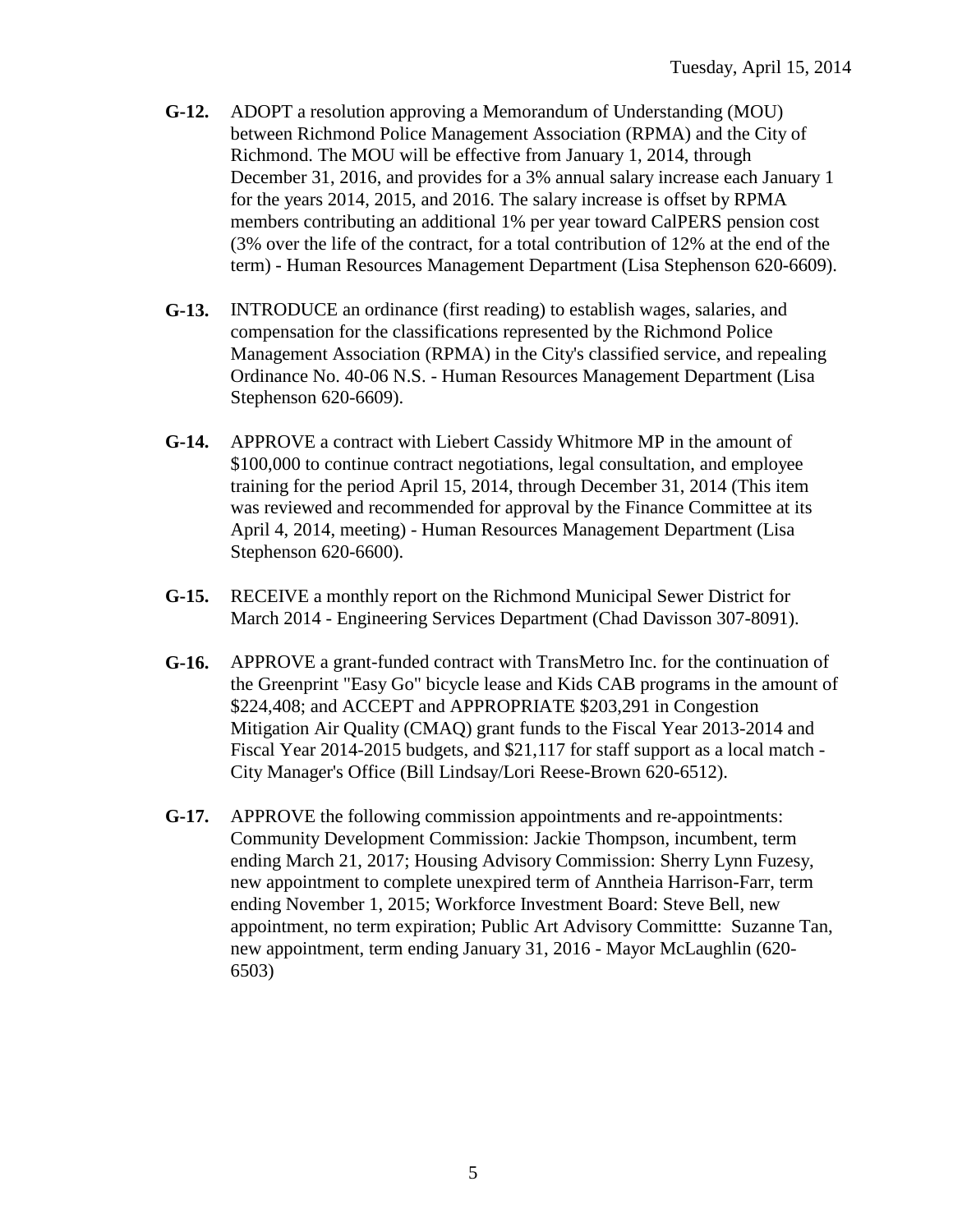**Should any of the following continued items be removed from the Consent Calendar, they will be heard immediately following the approval of the Consent Calendar. All other items removed from the Consent Calendar will be placed at the end of the agenda for consideration.**

- **G-18.** INTRODUCE an ordinance (first reading) to establish the wages, salaries, and compensation for the classifications in the Exempt and Confidential Management unit, and repealing Ordinance No. 21-05 N.S. - Human Resources Management Department (Lisa Stephenson 620-6600). **This item was continued from the April 1, 2014, meeting.**
- **G-19.** ADOPT an ordinance (second reading) increasing the minimum wage in the City of Richmond to \$12.30 an hour by 2017 - Mayor McLaughlin (620-6503), Vice Mayor Beckles (620-6568), and Councilmember Myrick (620-6636). **This item was continued from the April 1, 2014, meeting.**
- **G-20.** ADOPT an ordinance (second reading) establishing Health in All Policies as a strategy for improving health and health equity for the City - City Manager's Office (Bill Lindsay 620-6512). **This item was continued from the April 1, 2014, meeting.**

## **H. PUBLIC HEARINGS - NOT EARLIER THAN 7:00 P.M.**

**H-1.** CONSIDER an appeal by Jeff Sochet of the Design Review Board's approval of a Design Review Permit (PLN10-157) to construct a  $\pm$ 977 SF second-story addition and uncovered parking at 5120 Columbia Avenue - Planning and Building Services Department (Richard Mitchell 620-6706).

#### **I. RESOLUTIONS - NOT EARLIER THAN 7:15 P.M.**

- **I-1.** (1) ADOPT a resolution to refer to the Planning Commission Consideration of Revocation for an electronic sign at Pacific East Mall, and (2) DIRECT the Planning Commission to conduct a revocation hearing for the previous approval of the electronic billboard LED sign at Pacific East Mall - Councilmember Butt (236-7435). **This item was continued from the April 1, 2014, meeting.**
- **I-2.** ADOPT a resolution to protect the Coastal Prairie at the Richmond Field Station - Vice Mayor Beckles (620-6865).
- **I-3.** ADOPT a resolution amending Richmond's Policy Against Workplace Harassment to: (A) specify time frame for initiating and concluding investigations, and (B) provide for notification to all involved parties - Vice Mayor Beckles (620-6568).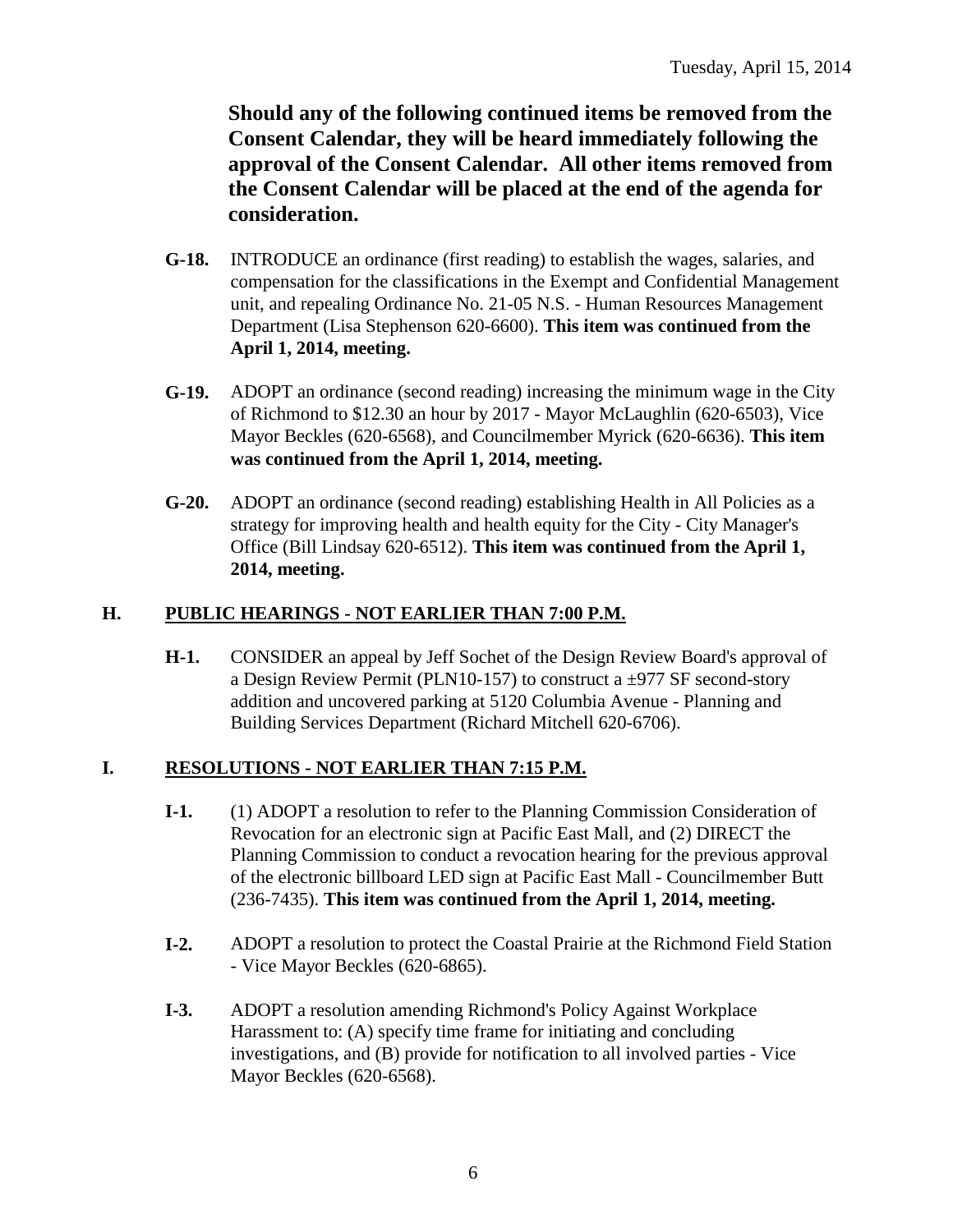## **J. COUNCIL AS A WHOLE - NOT EARLIER THAN 8:00 P.M.**

- **J-1.** DISCUSS and provide direction to staff regarding the amount of funding Holland and Knight obtained for the City of Richmond during the term of their contract - Councilmember Boozé (620-6593). **This item was continued from the February 4 and 18, 2014, March 4 and 18, 2014, and April 1, 2014, meetings.**
- **J-2.** APPROVE a budget for a City of Richmond Youth Council in the amount of \$250,000 over five years beginning in Fiscal Year 2014-15 to provide for meaningful resources for a viable way for Richmond's youth to participate formally in regard to issues and concerns of the City of Richmond - Mayor McLaughlin (620-6503). **This item was continued from the March 4 and 18, 2014, and April 1, 2014, meetings.**
- **J-3.** DISCUSS and give direction to staff concerning changing our governing rules to reduce late night, lengthy meetings, which are routinely hurting the City's ability to take care of important business items - Councilmember Rogers (867-5725) and Councilmember Myrick (620-6636). **This item was continued from the March 4, 18, and 25, 2014, and April 1, 2014, meetings.**
- **J-4.** ESTABLISH a hiring freeze of new and vacant positions until a balanced budget is approved - Councilmember Bates (620-6743). **This item was continued from the March 18, 2014, and April 1, 2014, meetings.**
- **J-5.** DISCUSS and provide direction to staff regarding approving a policy to determine the order in which items are placed on the City Council Meeting agendas - Councilmember Bates (620-6743). **This item was continued from the March 18, 2014, and April 1, 2014, meetings.**
- **J-6.** RECEIVE an update regarding the coordination of a committee to address the concerns of Country Club Vista Homeowners - Councilmember Boozé (620- 6593). **This item was continued from the March 18, 2014, and April 1, 2014, meetings.**
- **J-7.** DIRECT staff to amend the Richmond Industrial Safety Ordinance to require a full-time Accidental Release Prevention Engineer at the Chevron Richmond Refinery, paid for by Chevron - Councilmembers Rogers, Butt and Myrick (620- 6861). **This item was continued from the March 25, 2014, and April 1, 2014, meetings.**
- **J-8.** REQUEST the mayor to agendize an appointment or appointments to the Housing Authority Commission on the next City Council agenda - Councilmember Boozé (620-6593). **This item was continued from the April 1, 2014, meeting.**